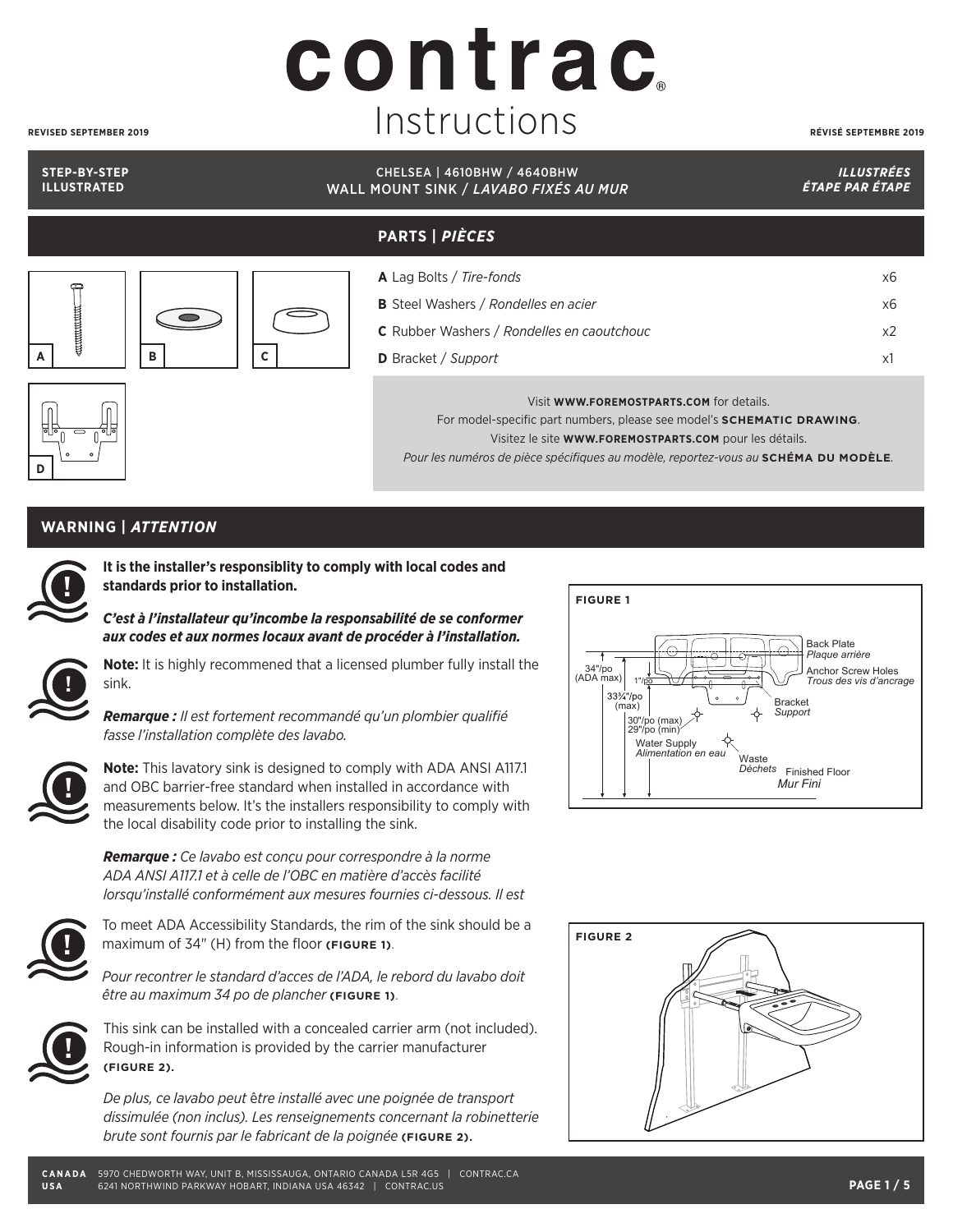## contrac Instructions **REVISED SEPTEMBER 2019 RÉVISÉ SEPTEMBRE 2019**

**STEP-BY-STEP ILLUSTRATED**

CHELSEA | 4610BHW / 4640BHW WALL MOUNT SINK / *LAVABO FIXÉS AU MUR*

*ILLUSTRÉES ÉTAPE PAR ÉTAPE* 

### **INSTALLATION |** *INSTALLATION*



Locate proper position to hang sink. The sink should be hung where there is a strong structural support behind the wall, an attached wooden back support or cross-beam is recommended. Also, be sure there is access to the supply and waste fitting. Where a stud or cross-beam is available, use lag bolts to secure the sink to the wall **(FIGURE 3).**

*Déterminez la position idéale pour installer l'évier. On devriat installer l'évier*  là où il y a un a un appui structural fort derrière le mur : on recommande une *poutre transversale ou un support de renforcement en bois engagé. Assurez-vous également qu'il y a accès au raccords d'approvisionnement et d'évacuation. Là où un montant ou une poutre transversale est disponsible, utilisez des tirefonds pour fixer l'évier au mur (FIGURE 3).*



Putting the mounting bracket in place and secure it with lag bolts. Check that the bracket is level before tightening into position **(FIGURE 3).**

*Mettre en place le support de fixation et le fixer à l'aide des tire fonds. Vérifier le niveau du support avant de le serrer (FIGURE 3).*



Mount the faucet and pop-up drain assembly (not included) on the sink following faucet manufacturer's instructions.

*Installez le robinet et l'assemblage de la bonde mécanique (non inclus) sur le lavabo en suivant les directives du fabricant du robinet.*



Place the sink onto the bracket. Make sure the rear lip is securely engaged with the bracket **(FIGURE 4).**

*Mettre le lavabo fixé sur le support. Veiller à ce que sa lèvre arrière soit bien enclenchée dans le support (FIGURE 4).*



Use the lag bolts and rubber washers to secure sink into the wall through the mounting holes located on the rear surface of the sink **(FIGURE 4).**

*Utiliser les tire-fonds et les rondelles pour fixer le lavabo dans le mur en passant par les trous de montage situés sur la surface arrière du lavabo (FIGURE 4).*



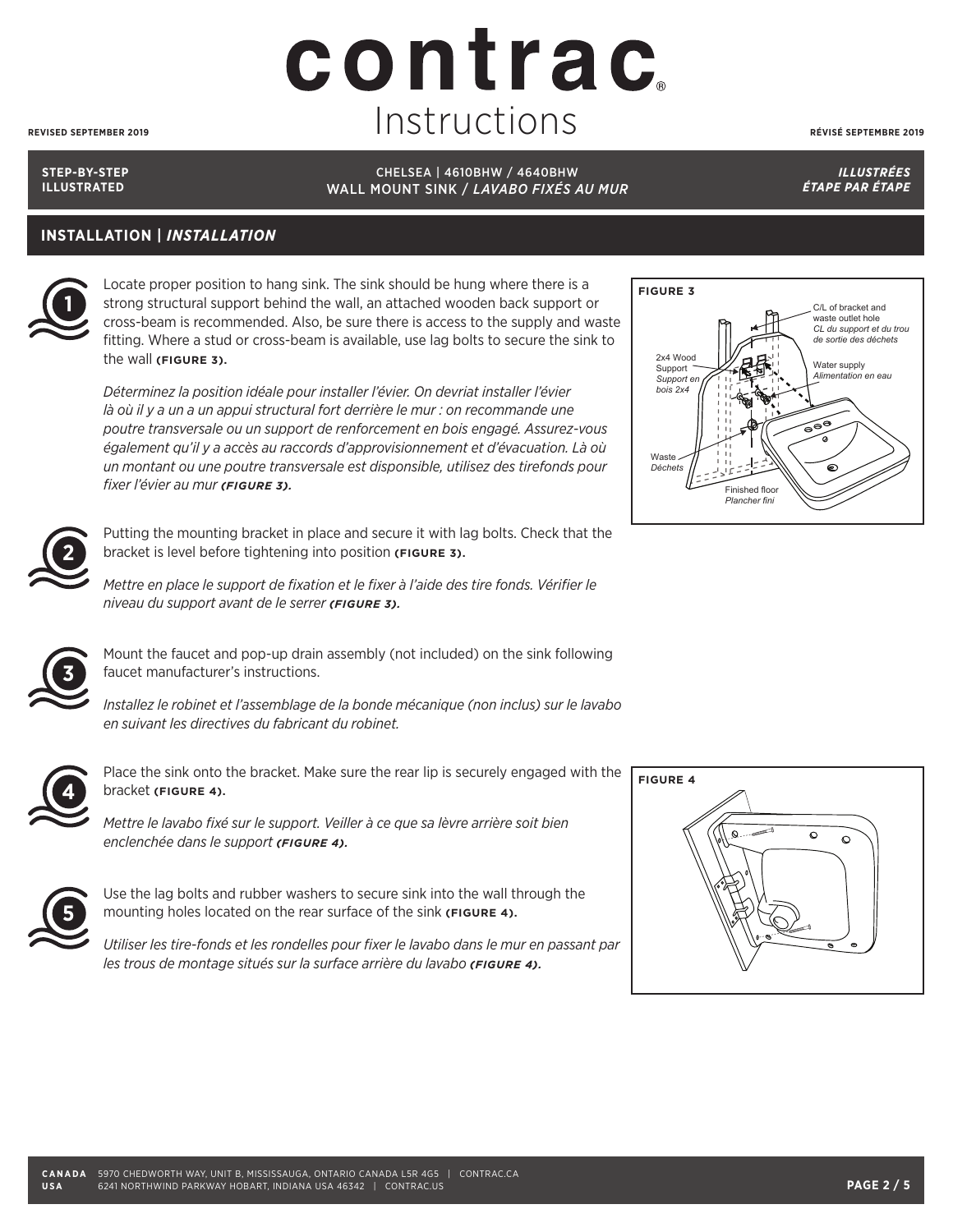#### **CANADA** 5970 CHEDWORTH WAY, UNIT B, MISSISSAUGA, ONTARIO CANADA L5R 4G5 | CONTRAC.CA **USA** 6241 NORTHWIND PARKWAY HOBART, INDIANA USA 46342 | CONTRAC.US **PAGE 3 / 5**

**STEP-BY-STEP ILLUSTRATED**

#### CHELSEA | 4610BHW / 4640BHW WALL MOUNT SINK / *LAVABO FIXÉS AU MUR*

*ILLUSTRÉES ÉTAPE PAR ÉTAPE* 

### **INSTALLATION |** *INSTALLATION*

Connect and tighten the water supply and waste fitting as required.

*Raccorder et serrer le reccord d'alimentation en eau et de la bonde de vidage si nécessaire.* **6**

**8**

Turn on water supply and check for leaks.

*Ouvrez l'arrivée d'eau et ajustez-la en cas de fuite d'eau.* **7**

Apply a bead of caulk around the sink edge where it contacts the wall *(***FIGURE 5).**

*Appliquez une goutte de calfeutrant autour du lavabo, là où il touche le mur (FIGURE 5).*





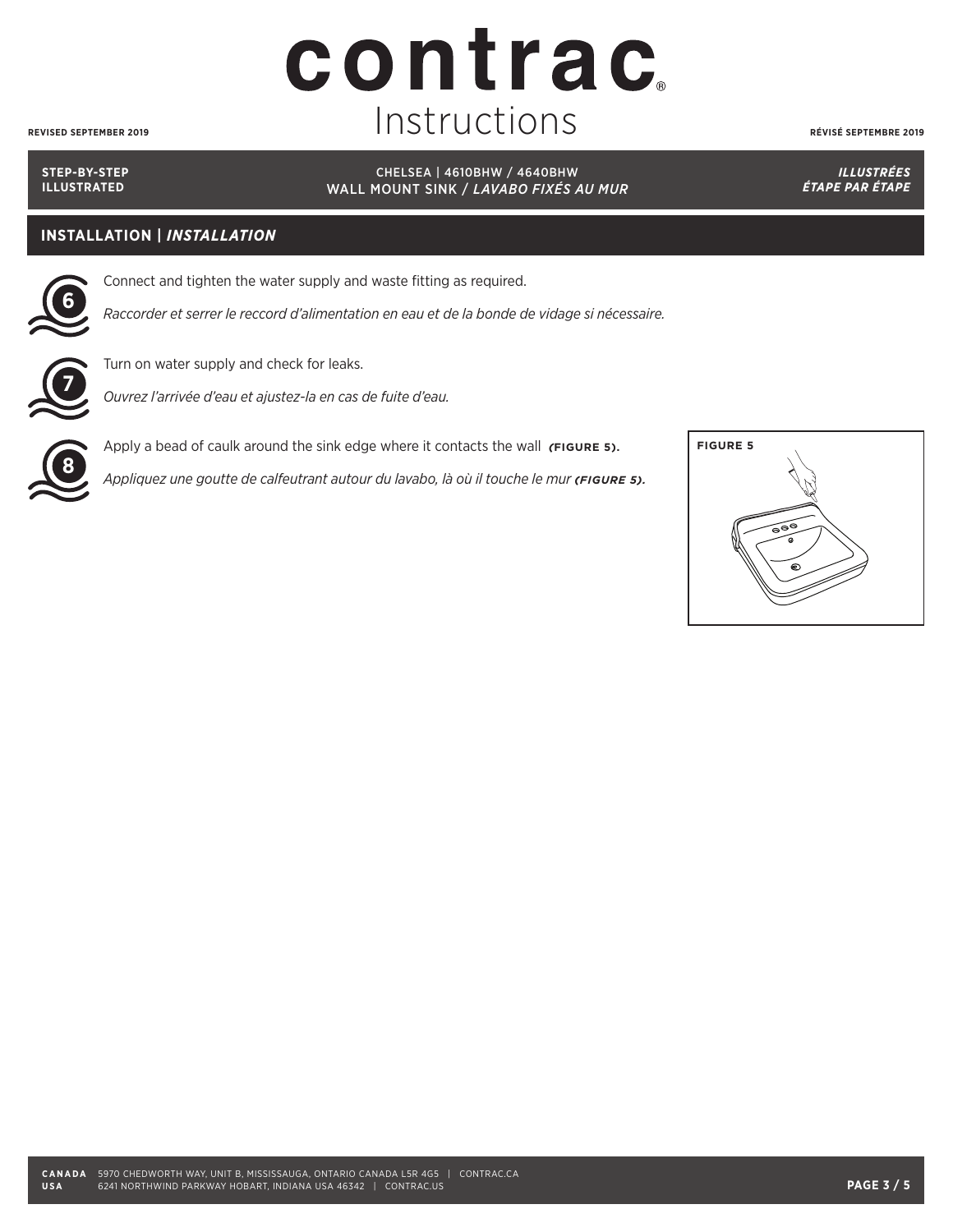# contrac Instructions

#### **WARRANTY**

Contrac® warrant its products to be free from defects in material or workmanship for **5 years** (Vitreous China) and **1 year** (Parts and Fittings) from the date of purchase of the product by the original purchaser.

If inspection of this plumbing product, within 5 years (china product) or 1 year (parts and fittings) after its initial purchase, confirms that it is defective in materials or workmanship, Contrac® will repair or at its option, exchange the product for a similar model. Contrac® provides no warranties or guarantees beyond those in this Limited Contrac® Warranty.

This limited warranty applies only to the original purchaser and installation of these products. All de-installation and re-installation and transportation costs or charges incidental to warranty services are to be borne by the owner. In no event will Contrac® be liable for the cost of repair or replacement of any installation materials, including but not limited to, tiles, marble etc. Contrac® will not be responsible for and this warranty does not cover and specifically excludes any liability to the purchaser or any third party for consequential or incidental damages, all of which are hereby expressly disclaimed, or the extension beyond the duration of this warrenty of any implied warranties, including those of merchantability or fitness for an intended purpose.

This warranty does not apply to local building code compliance. Since local building codes vary considerably, the purchaser of this product should check with a local building or plumbing contractor to insure local code compliance before installation.

Contrac® shall not be responsible or liable for any failure or damage to its toilet tank trim, plumbing fittings, or china products caused by the use of either chloramines or high concentration of chlorine, lime/iron sediments and/or other minerals not removed from public water during the treatment of public water supplies or caused by toilet tank type cleaners containing chlorine, calcium hypochlorite, and /or other chemicals.

This warranty is void if the product has been moved from its initial place of installation; if it has been subjected to faulty maintenance, abuse, misuse, accident or other damages; if it was not installed in accordance with Contrac®'s instructions; or if it has been modified in a manner inconsistent with the product as shipped by Contrac®.

**NOTE:** Some states or provinces do not allow the limitations on an implied warranty, and some states/provinces do not allow exclusions or limitations regarding incidental or consequential damages, so the above limitations may not apply to you. This warranty gives you specific legal rights, and you may have other rights, which vary from state to state or province to province. No person is authorized to change, add to, or creates any warranty or obligation other than that set forth herein.

> **To obtain warranty service or product information, Email us: foremostcanada@foremostgroups.com or visit our Parts website: www.foremostparts.com**